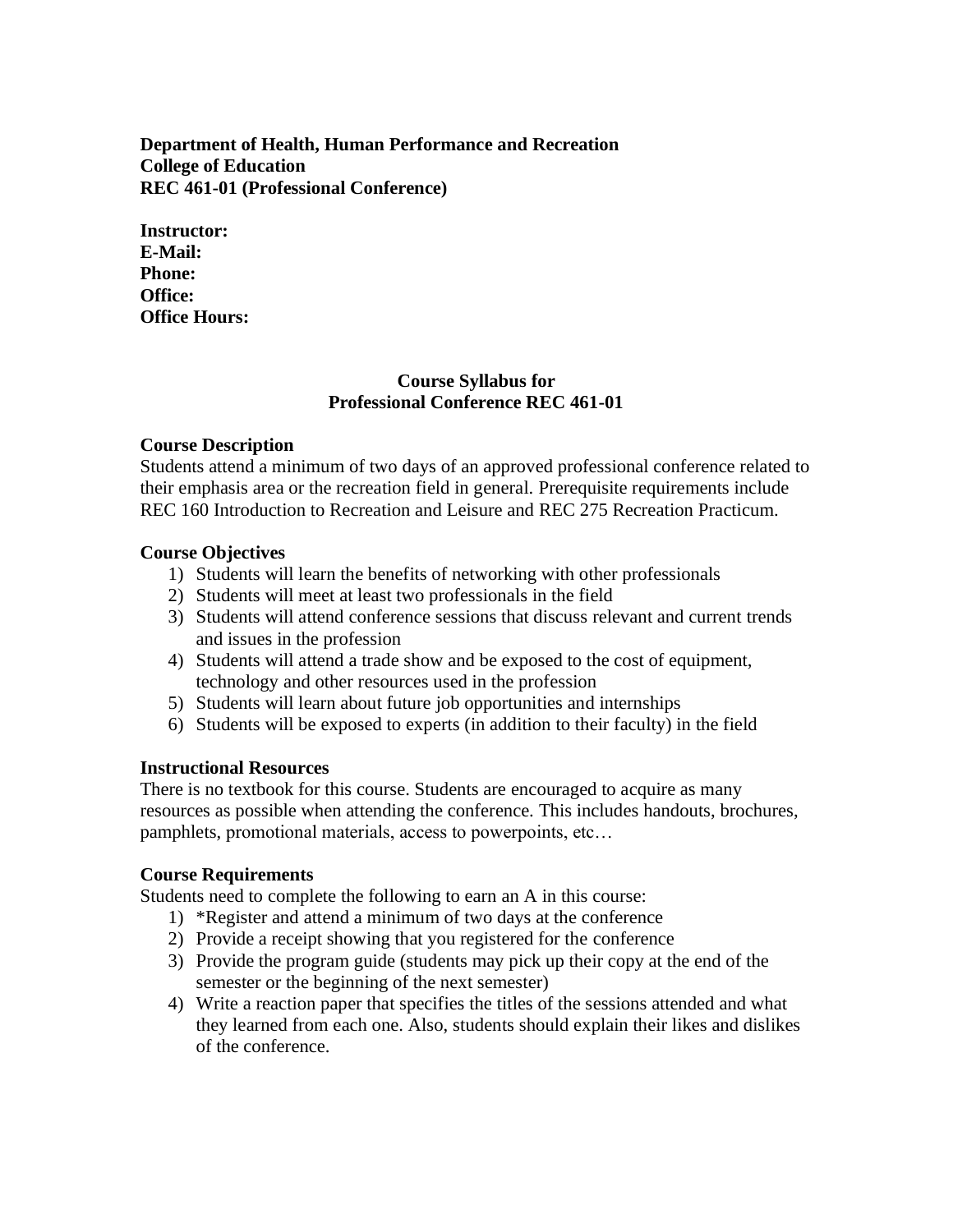\*Students may need to join the professional organization for a small fee. In addition, students will need to organize their personal transportation, housing/hotel and eating arrangements.

Please note that your HHPR Professors will be announcing additional information about each of these opportunities. However, it is advisable that you investigate each one of the conference/agency websites provided of interest to you in order to learn about each professional conference and to obtain the most current information available.